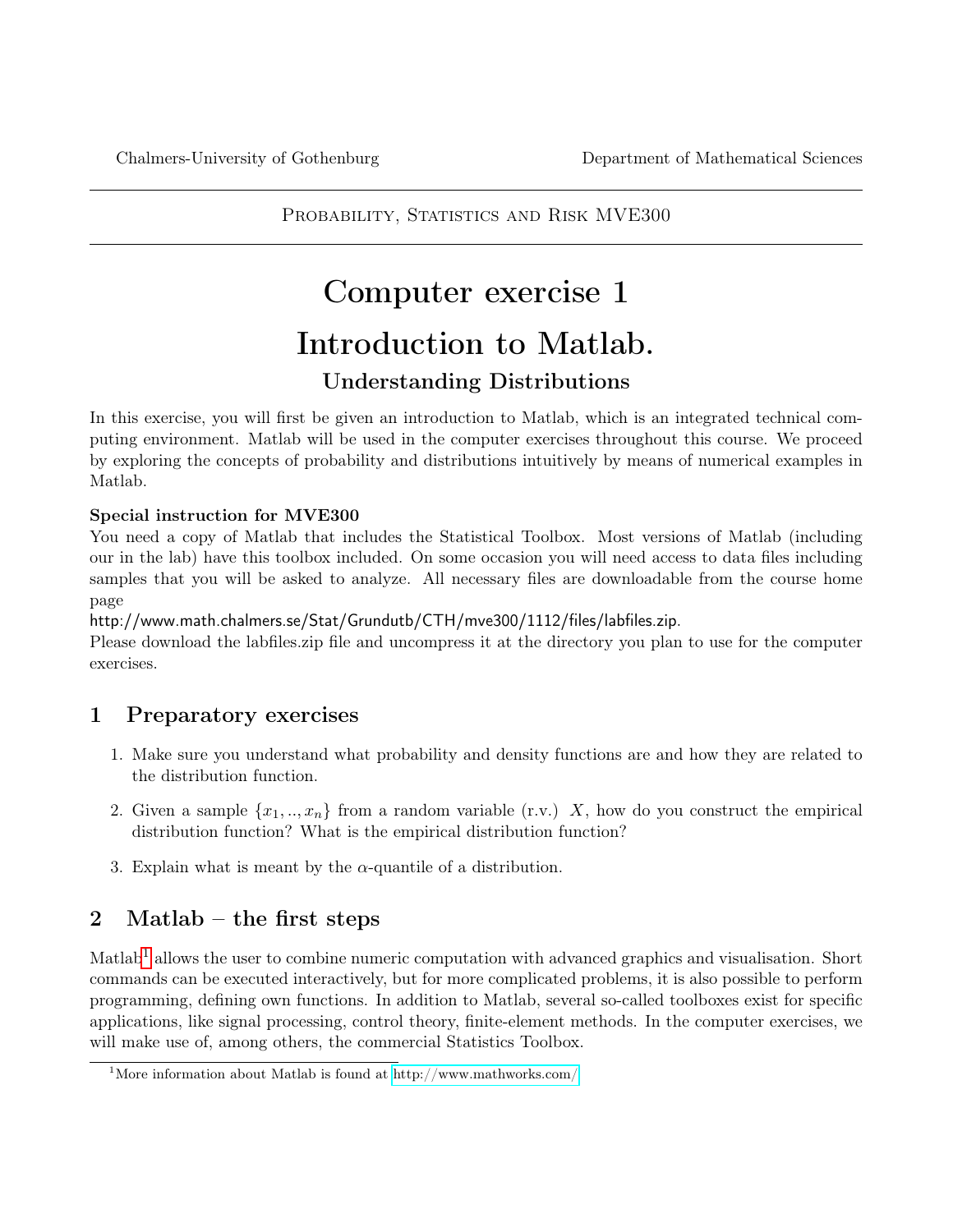## Use of matrices and vectors in Matlab

Matlab can be used as an advanced calculator; the most common functions are predefined. At the Matlab Matiab can be used as an advanced calculator; the most common functions are pre<br>prompt (>>), you can for example calculate  $\sqrt{1.16^2 - 1} + \sin(\pi/2) + e^2$  by typing

 $\gg$  sqrt(1.19<sup> $-2$ </sup>-1)+sin(pi/2)+exp(2)

and the result appears on the screen.

Question 1: Evaluate the above expression in Matlab and write down the answer in the format as it appears in the command line of Matlab.

When you want to find out more about predefined functions in Matlab, the help-command help is useful. It is a good rule to make use of it during the exercise, even if not explicitly stated in the text! First, write help help. As an example, write help log to find out which base Matlab is using as default in the logarithm function.

Matlab is shorthand for Matrix laboratory, and use of vectors and matrices is characteristic for Matlab. All data are stored in vectors or matrices. (With a vector, we mean a row or column matrix.) The matrix

$$
A = \left(\begin{array}{cc} 2 & 0 \\ 3 & 1 \end{array}\right)
$$

is entered in the following way:

 $\gg$  A=[2 0; 3 1]

An example of a vector is given by

 $\gg$  v=[0 0.1 0.2 0.3];

(A semicolon after a written statement prevents the echo on the screen, and may be useful if long vectors are entered.) Now, there is a trick to build up vectors in an easy way: the vector v can also be defined by typing

 $>> v=0:0.1:0.3$ 

Question 2: Create a vector of equally spaced points covering interval [−0.25, 0.25] and with the distance between two subsequent points equal to 0.05. Write down this vector as it is represented in Matlab.

The command length (or size) determines the size of the vector (or matrix):

```
>> vLength=length(v)
>> ASize=size(A)
```
It goes without saying that accessing elements in a vector is a very important act. Suppose you want the value of the fourth element in the vector, as well as the values of the first three elements. The solution is given by

 $>> v(4)$ ,  $v(1:3)$ 

or, together,

 $>> v([4 1:3])$ 

(Note that statements can follow consecutively, separated by commas or semicolons.) Elements in a vector can be sorted in ascending order:

>> u=[8 -3 2.7]; uSorted=sort(u)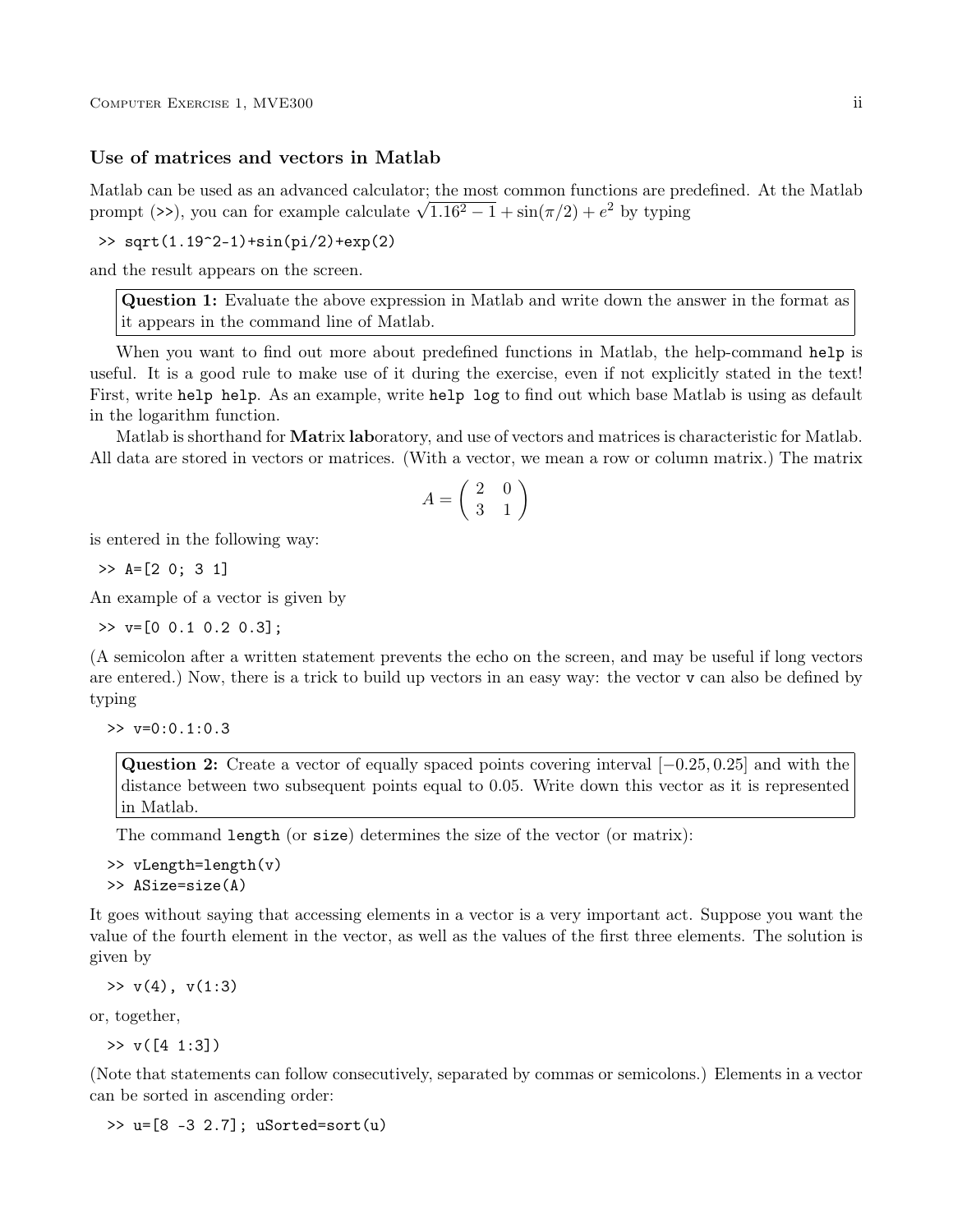## Handling variables and data

We have defined a number of variables, and a list of current variables is given by typing who. The command whos is similar, but does also return the size of the variables. Try these commands; do you recognise the names of the variables? We close this section by removing the objects. All variables are removed by just typing the clear. Try help clear to find out how to just remove specific variables.

If a worksheet in Excel is saved on disk as a tab separated file, one can import it to the Matlab workspace: For example, a data sheet, stored as Box1.txt can be read into Matlab by entering load Box1.txt -ascii at the Matlab prompt. The data in Box1.txt will then be loaded, and afterwards, in Matlab's workspace, the data is referred to as Box1, i.e. the file name without its extension. This works only on condition that, firstly, the file Box1.txt contains only numerical values, and, secondly, all rows have the same number of elements, and, thirdly, the decimal sign is a full stop (not a comma). You can also use the much more general and convenient command xlsread; type help fileformats for more information. If you want, you can open Excel, enter up some data, save it (see that you get appropriate file format), and try to load it into the workspace of Matlab.

### Graphics and visualisation

In this section, we will see how to make simple plots in Matlab. After you have studied it, you will know how to make a plot of a function  $x \mapsto f(x)$ . As an example, let us choose  $f(x) = \sin x$ ,  $0 < x < 4\pi$ .

If vectors are defined, they may be visualised by the command  $plot$ . We first define vectors x and y as

>> x=0:0.05:4\*pi; y=sin(x);

Use the command length as you learnt previously, to find out the length of x and y, respectively. Two vectors of the same length can be plotted against each other. If you type

>> plot(x,y)

a graphical window will appear, and a plot will be drawn. The figure is referred to as figure(1). It is possible to have a number of graphical windows accessible.

Several options can be given to the plot command. One example is colour:

 $\gg$  plot(x,y,'r')

Another characteristic is the plot symbol. If we plot the values marked as stars, we are reminded about the definition of the vectors in the computer; they are composed of a number of discrete points.

 $\gg$  plot $(x,y,'*)$ 

You can combine plot options. Read help plot and find out what the following command will perform, then check it on the screen:

 $\gg$  plot $(x,y,'md-)$ 

The axis command may sometimes be useful to display interesting regions in a figure; try

>> axis([0 10 -1.5 1.5])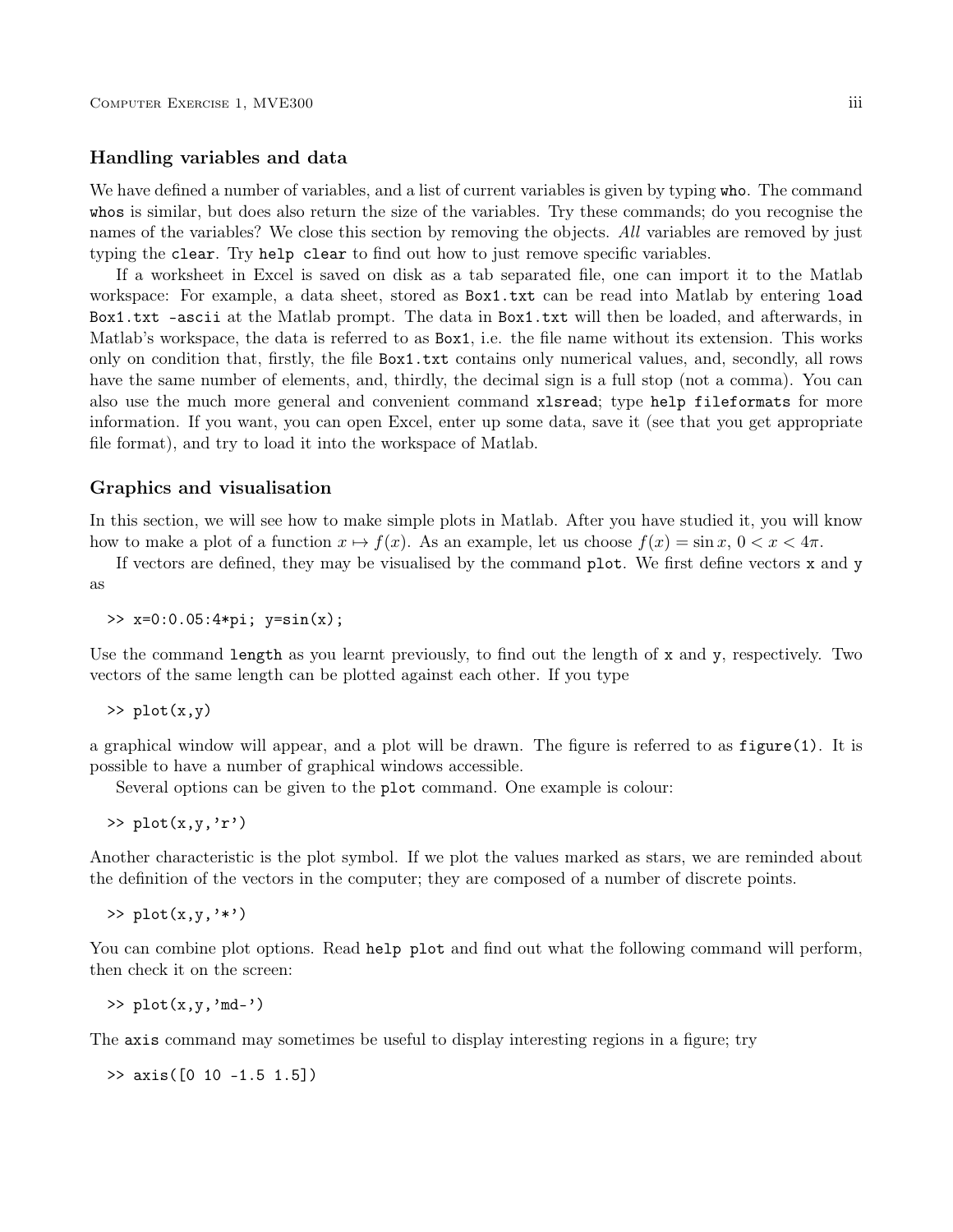A plot is most often easier to study if a grid is inserted: try to find out how to use the command grid and then apply a grid to the current plot.

The current figure is deleted by means of the command clf. An empty window will remain on the screen after this operation. If you want also the window to disappear, then use the command close instead.

**Question 3:** Create a graph of the function  $sin(1/x)$  over interval [0.005, 5] and roughly sketch the plot based on what you see on the screen.

## 3 Relative frequencies and distributions

In this section, we will use numerical examples in Matlab to approach the concepts "probability" and "distribution". The aim is that you should obtain an intuitive feeling for probabilistic reasoning, rather than to be immediately confronted with theory.

## Exploring data

For illustrational purposes, we will use artificial data, which are simulated from a statistical distribution. This is opposite to real-world data, where no labels, explaining the statistical distributions, are found. However, although we, statistically speaking, know the origin of the data, this approach is useful from a pedagogical point of view. Even in research on statistical-computation algorithms, simulated data are often used for analysis and testing.

To obtain a random data-set of 50 values, type

```
\gg data=randn(1,50);
```
Question 4: What is the distribution of your random sample (use help randn)? Write down the density function.

A good rule, whenever a new set of data is encountered: try to plot it in some kind of diagram! Use the plot command: plot(data,'.-'). Another way of presenting the data is to plot the sorted data: plot(sort(data),'.-'). From the data set got above, choose a relatively high number, say,  $x = 1.1$ . It may be interesting to calculate the percentage of data which have values less than or equal to this number. When the number of observations in the sample increases, we may interpret the ratio as the *probability* to obtain a value less than  $x$ . The ratio is calculated as follows:

### >> x=1.1; ratio=sum(data<=x)/length(data)

(See that you understand the commands!)

Question 5: Try three other values of x and write down the answer. How do you expect the percentage to change with the change of  $x$ ?

The opposite procedure, that is, find the value x corresponding to a given probability, is often more important. This is referred to as finding the quantiles. We will return to this later.

We can of course let the computer choose a large number of values x to examine, and then try get an overview. This is implemented in a home-written function empcdf. The function delivers two vectors: x contains the values chosen, while the ratios are collected in ratio. (If you want to see the code, try type empcdf.) The result is visualised in a new figure: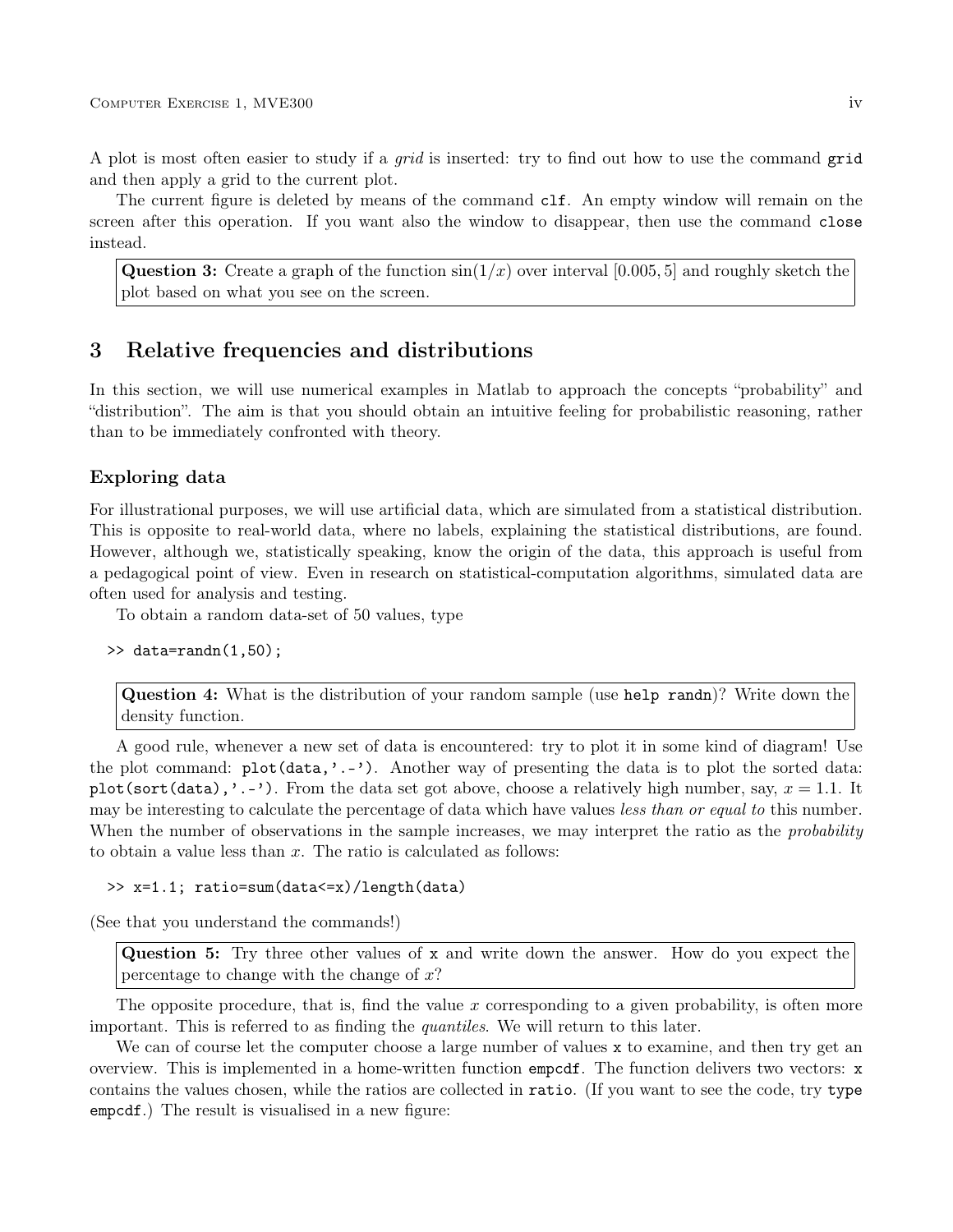```
>> cdfplot(data);
>> figure(2);
>> x=sort(data); ratio=(1:length(data))/length(data);
>> plot(x,ratio,'.')
>> grid on
```
The figure should look similar to Figure [1](#page-4-0) in this paper. It shows in some sense how the values in data are distributed, and the resulting function is called the *empirical distribution function*<sup>[2](#page-4-1)</sup>. For a value on the abscissa, say, 1.1, we find the percentage of values in the sample with values less than this number.

Another way to plot the empirical distribution function is to make use of the command stairs:

```
>> n=length(data);
>> figure(3);
>> stairs(sort(data),(1:n)/n)
>> grid on
```


<span id="page-4-0"></span>Figure 1: Empirical distribution function, an example.

## Larger samples. The distribution function of a random variable

Let us now study another sample of 50 observations, obeying the same random law as the previous data. We simulate data, and plot them in the same figure as before:

```
\gg data=randn(1,50);
```

```
>> figure(2);
```

```
>> cdfplot(data);
```
Continue with a larger set of data, say, 2000 observations. Analyse them as before:

<span id="page-4-1"></span><sup>&</sup>lt;sup>2</sup>Distribution functions are often called *cumulative distribution functions*; that is why our home-written routine is called empcdf, empirical cumulative distribution function.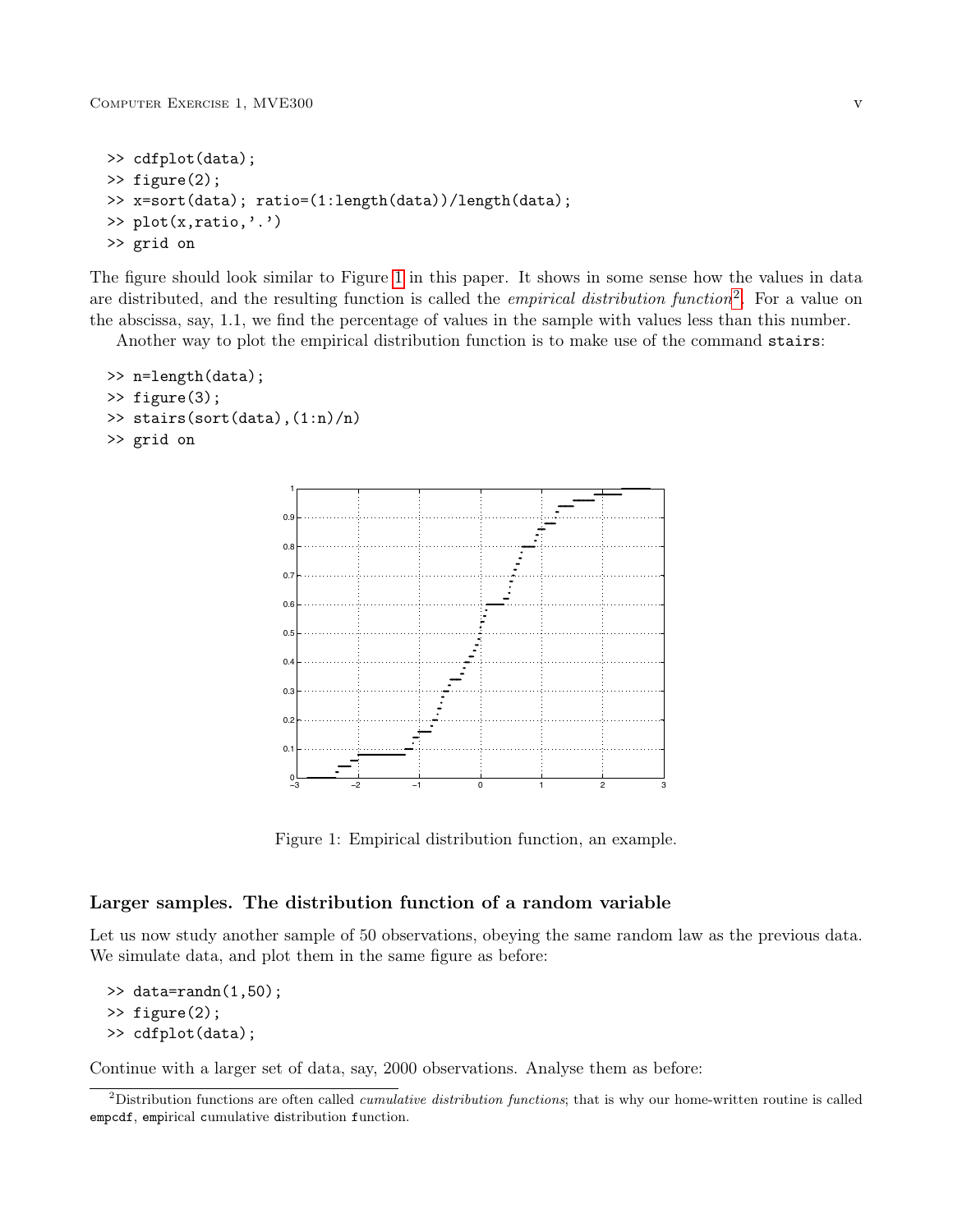>> hold on >> data=randn(1,2000); >> cdfplot(data);

With a large number of observations, the result approaches the *distribution function*, that is, for a random variable  $X$ , the function

<span id="page-5-1"></span>
$$
F_X(x) = \mathsf{P}(X \le x). \tag{1}
$$

In our case, X was chosen from a Gaussian distribution (normal distribution); we had that  $X \in N(0, 1)$ . It is instructive to plot the theoretical distribution function, implemented in normcdf, in the same figure as before:

 $\gg$  plot(x,normcdf(x),'r') >> hold off

For every distribution function  $F_X$ , we have that  $F_X(x) \to 1$  when  $x \to \infty$  and that  $F_X(x) \to 0$  when  $x \to -\infty$ .

Question 6: Estimate the median. Is it easy to estimate the *mean* of the distribution from the plot?

## Quantiles

The concept of *quantile* (or *fractile*), mentioned before, is important. The quantile can be defined in different ways – when studying tables &c., you should always make sure of which definition is used. We *here* define the quantile as a number  $x_{\alpha}$  which satisfies

<span id="page-5-0"></span>
$$
P(X \le x_{\alpha}) = 1 - \alpha \tag{2}
$$

where  $\alpha$  is some small number (common choices: 0.05, 0.01, 0.001). The quantile is not always unique; for some values of  $\alpha$  there might be infinitely many  $x_{\alpha}$  satisfying [\(2\)](#page-5-0); for other values of  $\alpha$  there might be no quantile  $x_{\alpha}$  at all.

Question 7: From your Matlab-plot (figure(2)), using [\(1\)](#page-5-1) and the definition of quantile, can you estimate the quantile  $x_{0.05}$  when  $\alpha = 0.05$ ? Write the estimate down. Compare with the exact value, given by norminv(1-0.05) (alo write it down).

#### Other distributions

Some common choices of distribution functions have their own names. They are not only just functions in a mathematical sense, but have also been found suitable when modelling random phenomena in science and technology. The distributions are listed in almost any basic text-book in mathematical statistics.

Some of the distributions are implemented in the Statistics Toolbox. You have already encountered the distribution function when  $X \in N(0, 1)$ ; it is often denoted by  $\Phi$ :

$$
F_X(x) = \Phi(x) = \frac{1}{(2\pi)^{1/2}} \int_{-\infty}^x e^{-t^2/2} dt
$$

An easy way to obtain new distributions is scaling random variables or adding constants to them: Suppose that the distribution function  $F_X(x)$  of some stochastic variable X is known. If a new stochastic